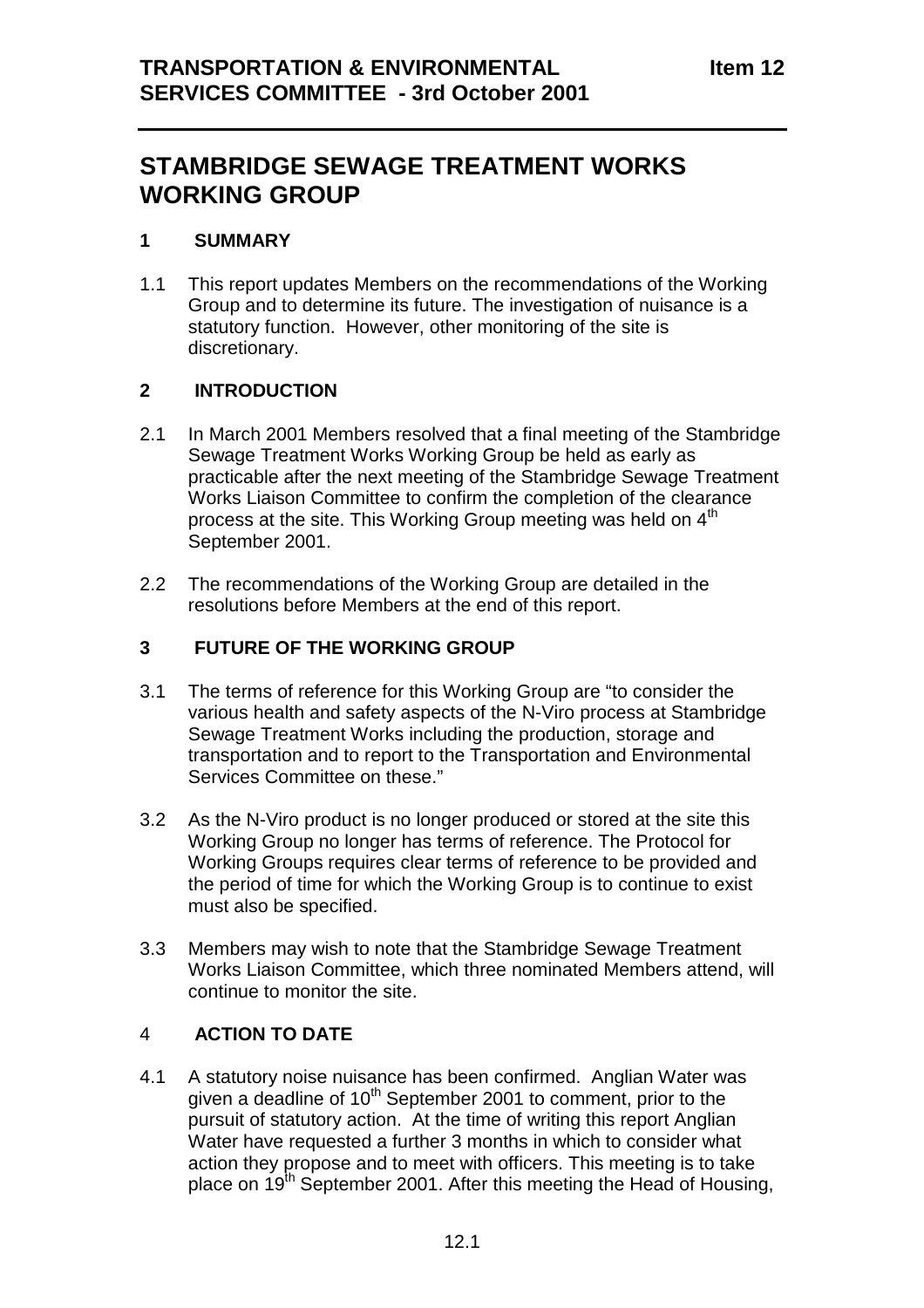Health & Community Care will determine the appropriate course of action under his existing delegations. This may include the service of formal notice. Remedial works will inevitably take time, possibly between 6 and 12 months.

4.2 Despite extensive monitoring during the day, evenings and weekends, no statutory nuisance with respect to odours has, so far, been established. Investigations are continuing with up to 200 diary sheets together with pre-paid envelopes provided by the Council being issued by the Stambridge Parish Council to local residents. This is to coincide with intensive monitoring by officers over the same four-week period.

# **5 ENVIRONMENTAL IMPLICATIONS**

5.1 The processing of sludge is a matter of local and national concern.

#### **6 RESOURCE IMPLICATIONS**

6.1 The monitoring of the site with respect to activities not within the statutory control of the Council, attendance of meetings, etc, diverts resources from other statutory functions.

# **7 PARISH IMPLICATIONS**

7.1 The sewage works is in the parish of Stambridge.

#### **8 LEGAL IMPLICATIONS**

8.1 Non compliance with an abatement notice served under the provisions of the Environmental Protection Act 1990 is a criminal offence. A person served with an abatement notice may appeal to the Magistrates Court. In respect of an offence, a company will have a defence if they prove that the best practicable means were used to prevent or counteract the effects of the nuisance.

#### **9 RECOMMENDATION**

It is proposed that the Committee **RESOLVES**

- (1) That a letter be sent to Anglian Water requesting them to confirm in writing that they will have either removed the pasteurisers from site or dismantled them to ground level by the end of December 2001.
- (2) That a letter be sent to Essex County Council requesting that they undertake further monitoring of traffic movements as controlled by the planning consent granted.